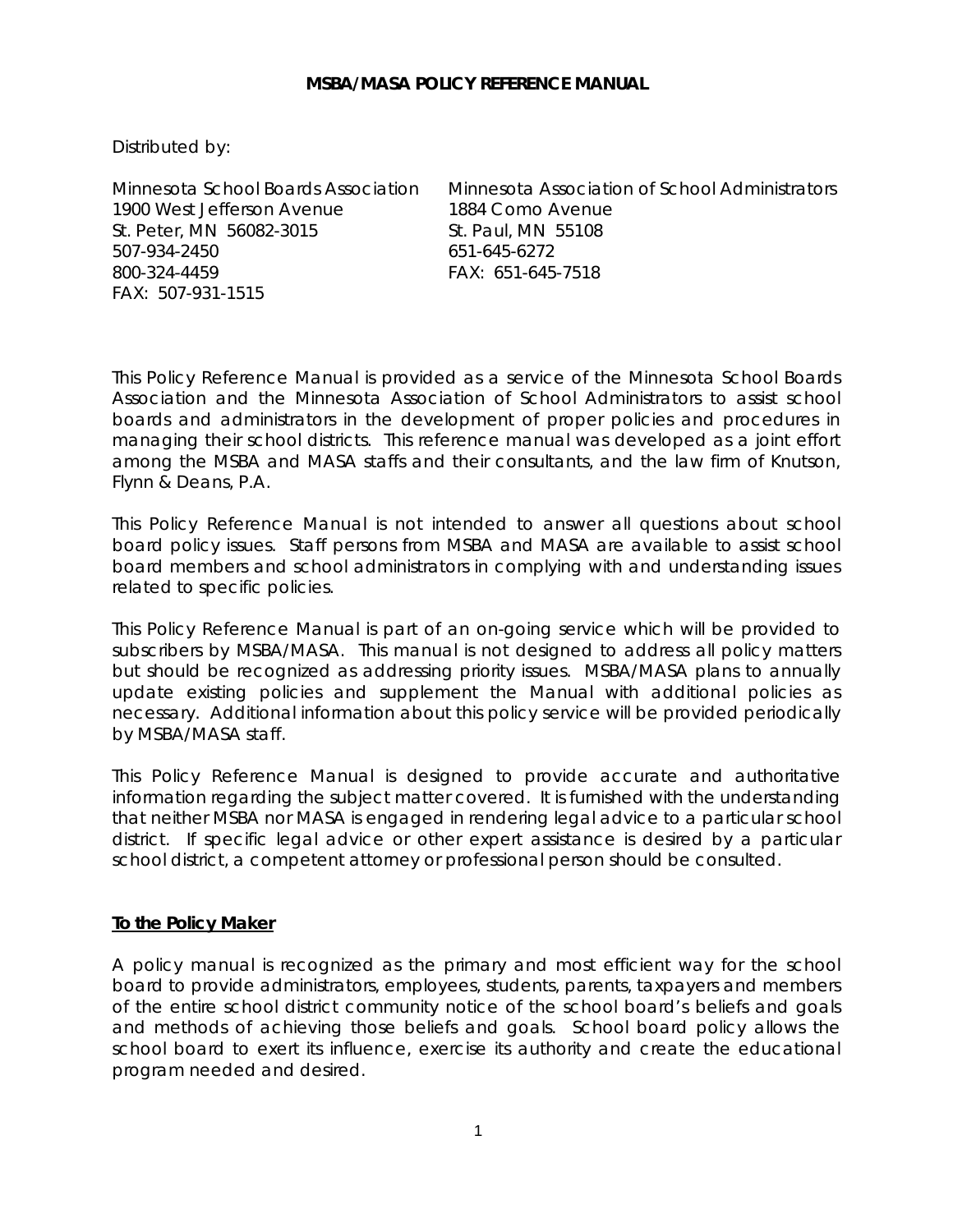In developing a school board policy manual, it is important to keep in mind that the MSBA/MASA Policy Reference Manual is only a beginning. It contains only sample and suggested model policies. Except for certain designated policies, it is designed to be a starting point for each school board to add, delete and modify sample language to reflect each school board's individual philosophy and beliefs. The MSBA/MASA Policy Reference Manual is not designed nor recommended for adoption as is. School board policy is important in setting the tone for the school district. MSBA/MASA recommend that a careful public process be utilized by the elected school board to develop school board policies, recognizing that the school district is comprised of a broad community of students, parents, employees, taxpayers and community members who have an important interest in those polices. The MSBA/MASA Policy Reference Manual is provided online from MSBA's website to facilitate the school board's policy development process. Once the policy development is complete, the policy manual becomes the product of the school board. MSBA/MASA encourage each school district to involve its legal counsel in the development of its school board policies.

## **Goals of School Board Policy**

School board policy is written to accomplish the following goals:

- To provide guidance, continuity and consistency in the decision-making process by the school board and administration;
- To state "why" a school board wants a certain action to occur and state "what" the school board wants to accomplish through that action;
- To give enough guidance to the administration to implement school board policy, yet enough flexibility to allow the administration to carry out the policy on a daily basis;
- To provide boundaries within which the educational program can operate;
- To achieve efficiency by not repeatedly discussing the same issues;
- To reflect formally the school board's authority to make rules and regulations, which have the force and effect of law; and
- To provide a framework for the operation of the school district consistent with state and federal law.

School board policy manuals inform the school community of the school board's policies on a broad variety of issues ranging from internal school board operations to student conduct to investments and use of school district facilities and equipment. The level of specificity and detail in school board policy is dependent upon the nature and complexity of the subject matter and the philosophy of the school board. Some school boards prefer a greater level of detail in school board policy while other school boards prefer a lesser degree of detail.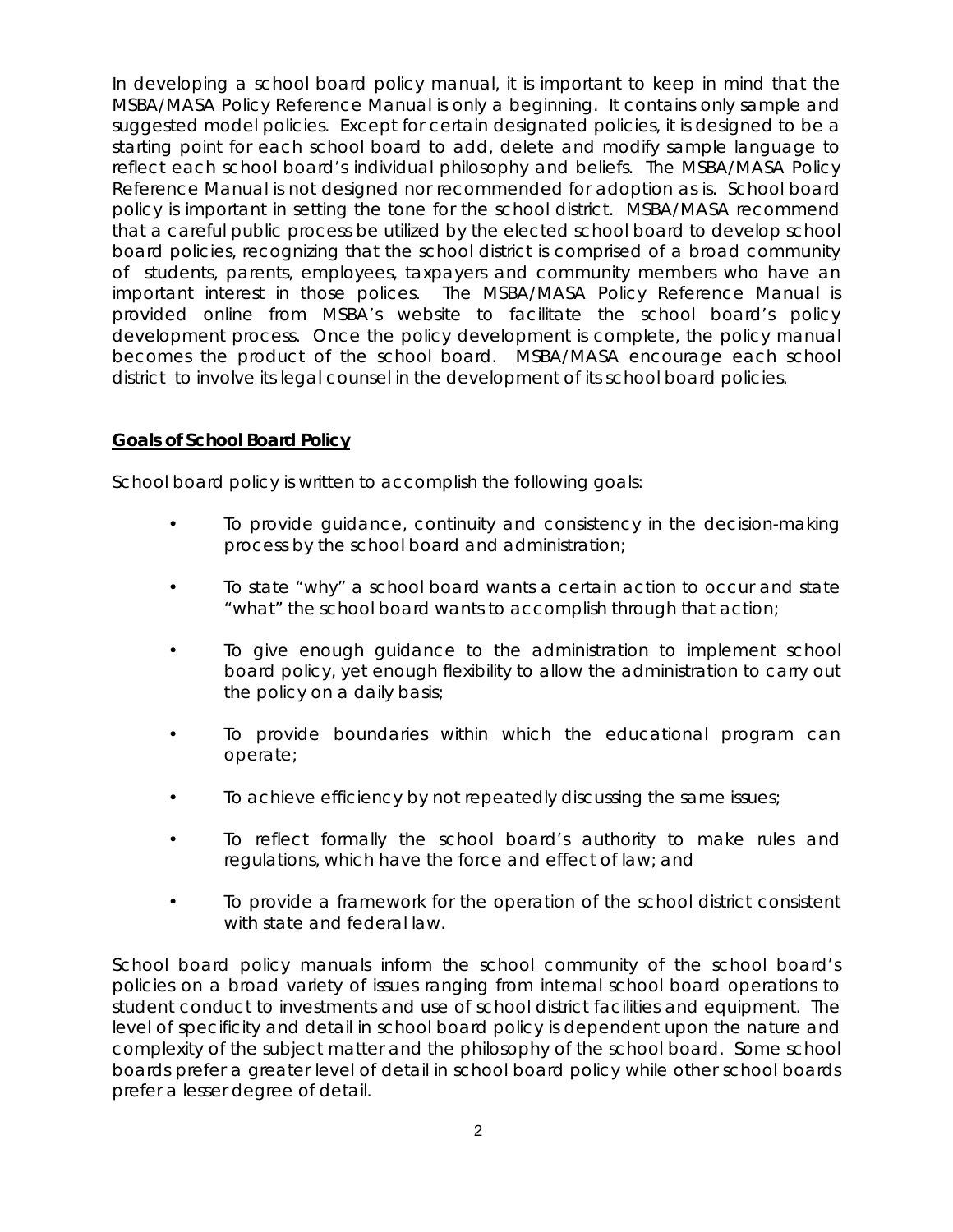Administrative directives and guidelines implement school board policy and should have their basis in school board policy. Throughout this Policy Reference Manual, there are school board policies which give the superintendent specific authority to develop administrative directives and guidelines to effectuate the implementation of school board policies, which directives and guidelines shall not be inconsistent with those school board policies. It is recommended, at a minimum, that school boards review administrative directives and guidelines on major policy issues prior to their implementation and conduct an annual review of any such directives and guidelines that have been adopted. A review is important because it lets the school board know how school board policy will be implemented and ensures consistency of interpretation between the school board and the administration. Periodically, school boards and administrators should, in such review, determine whether the nature and scope of such administrative directives and guidelines are such that they should be formally approved by the school board and incorporated in school board policy.

Many school districts have employee and student handbooks. These types of handbooks serve notice on employees, students and parents of their rights and responsibilities, which are often the subject of litigation. Language in a handbook which is inconsistent with school board policy will cause difficulties in the event of litigation. A court or arbitrator may determine that the language in the handbook overrides school board policy because the handbook was provided directly to employees and/or students and parents. School boards and administrators must be aware of the contents of these handbooks to ensure consistency between the handbooks and school board policy. Therefore, it is recommended that such handbooks be presented to and adopted by the school board to avoid pitfalls related to illegal, disparate or inconsistent procedures in the school district.

The impetus for school board policy development or change may come from a variety of sources. It may be triggered because of a change in the law, a change in school district practice, or a change in school board philosophy. Policy development or change may be initiated by school board members, employees, students or community members. A number of school board policies are mandatory and are necessary to meet the requirements of state or federal law. State and federal agencies look for the mandatory school board policies during accreditation visits, financial audits, investigations and as contingencies prior to the release of funds. Such policies include:

- 102 Equal Educational Opportunity
- 401 Equal Employment Opportunity
- 402 Disability Nondiscrimination Policy
- 406 Public and Private Personnel Data (If the district is receiving federal classsize reduction funds)
- 407 Employee Right to Know Exposure to Hazardous Substances
- 410 Family and Medical Leave Policy
- 413 Harassment and Violence
- 417 Chemical Use and Abuse
- 418 Drug Free Workplace/Drug Free School
- 419 Tobacco-Free Environment
- 420 Students and Employees with Sexually Transmitted Infections and Diseases and Certain Other Communicable Diseases and Infectious Conditions
- 501 School Weapons Policy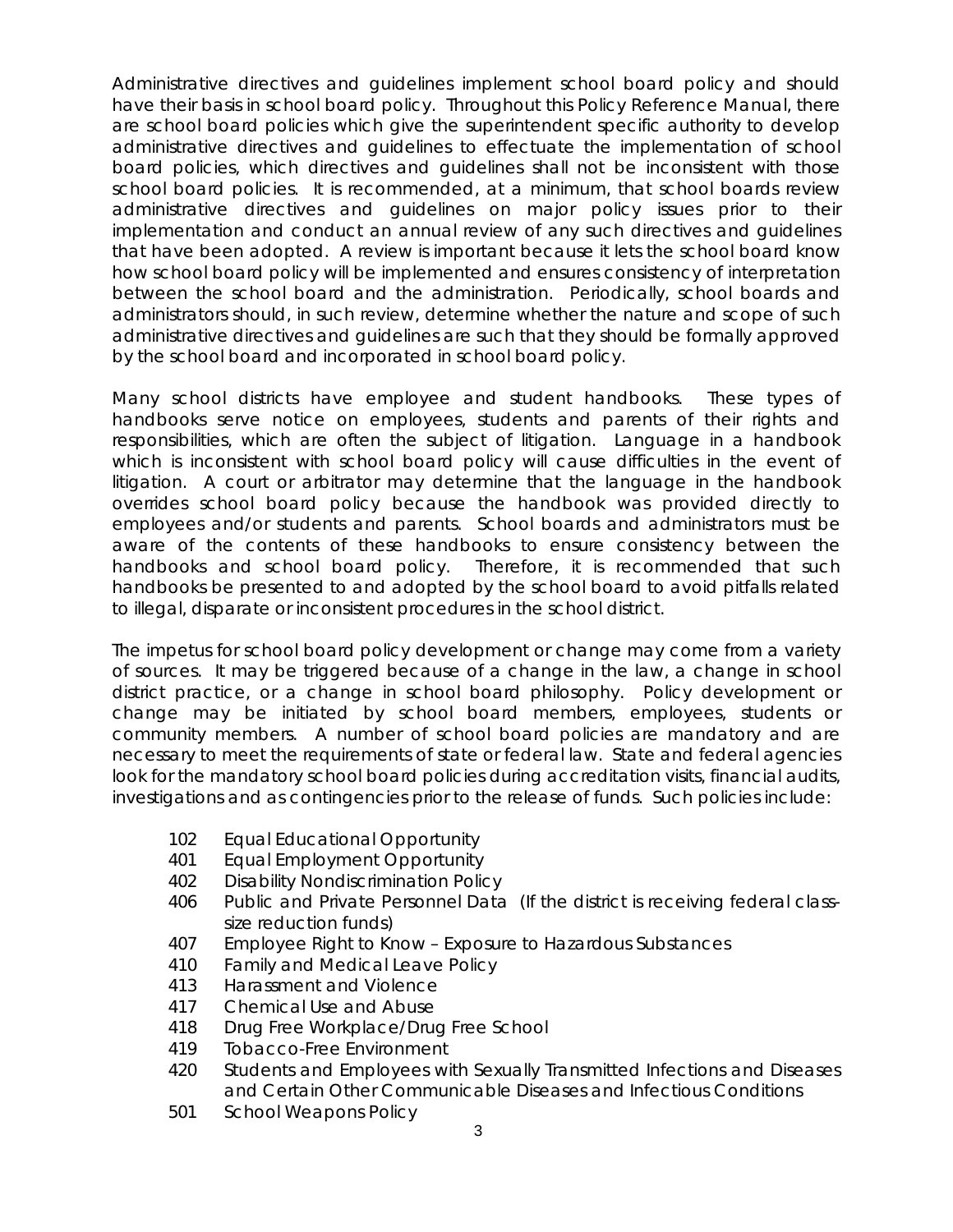- 502 Search of Student Lockers, Desks, Personal Possessions, and Student's Person
- 506 Student Discipline
- 515 Protection and Privacy of Pupil Records
- 516 Student Medication
- 521 Student Disability Nondiscrimination
- 522 Student Sex Nondiscrimination
- 524 Internet Acceptable Use Policy
- 526 Hazing Prohibition
- 531 The Pledge of Allegiance
- 532 Use of Peace Officers and Crisis Teams to Remove Students with IEPs from School Grounds
- 709 Student Transportation Safety Policy
- 806 Crisis Management Policy

In addition to mandatory school board policies, there are also a number of policies that need to be consistent with state or federal laws which specify how a policy is to be stated or implemented. School district legal counsel should be consulted prior to deviation from the recommended language in this Policy Reference Manual to ensure that any variances are not inconsistent with legal requirements.

In drafting school board policy, it is important to remember that a good policy:

- 1. meets the educational goals of the school district;
- 2. is written within the scope of the school board's authority;
- 3. is adopted through proper school board procedure;
- 4. is not inconsistent with state and federal law;
- 5. is communicated to the persons it will affect.

In the first point, it is important for the school board to incorporate its educational goals into school board policy. The school board's educational goals have a greater chance of being achieved if a school board policy is written to implement them.

The second point is a reflection of the limitation upon a school board's authority. School boards can only exercise express or implied powers granted to them by law.

As the third point states, school boards should develop an appropriate procedure for adopting and implementing school board policy. A school board, therefore, should have a specific policy addressing its policy development process including study, review, adoption and revision procedures. School boards generally present a new policy at two or three public school board meetings prior to final adoption of the policy. (See Model Policy 208) School boards should implement a procedure for on-going policy review.

School boards should adopt school board policy consistent with state and federal law as the fourth point states. As discussed above, in some areas the law is very specific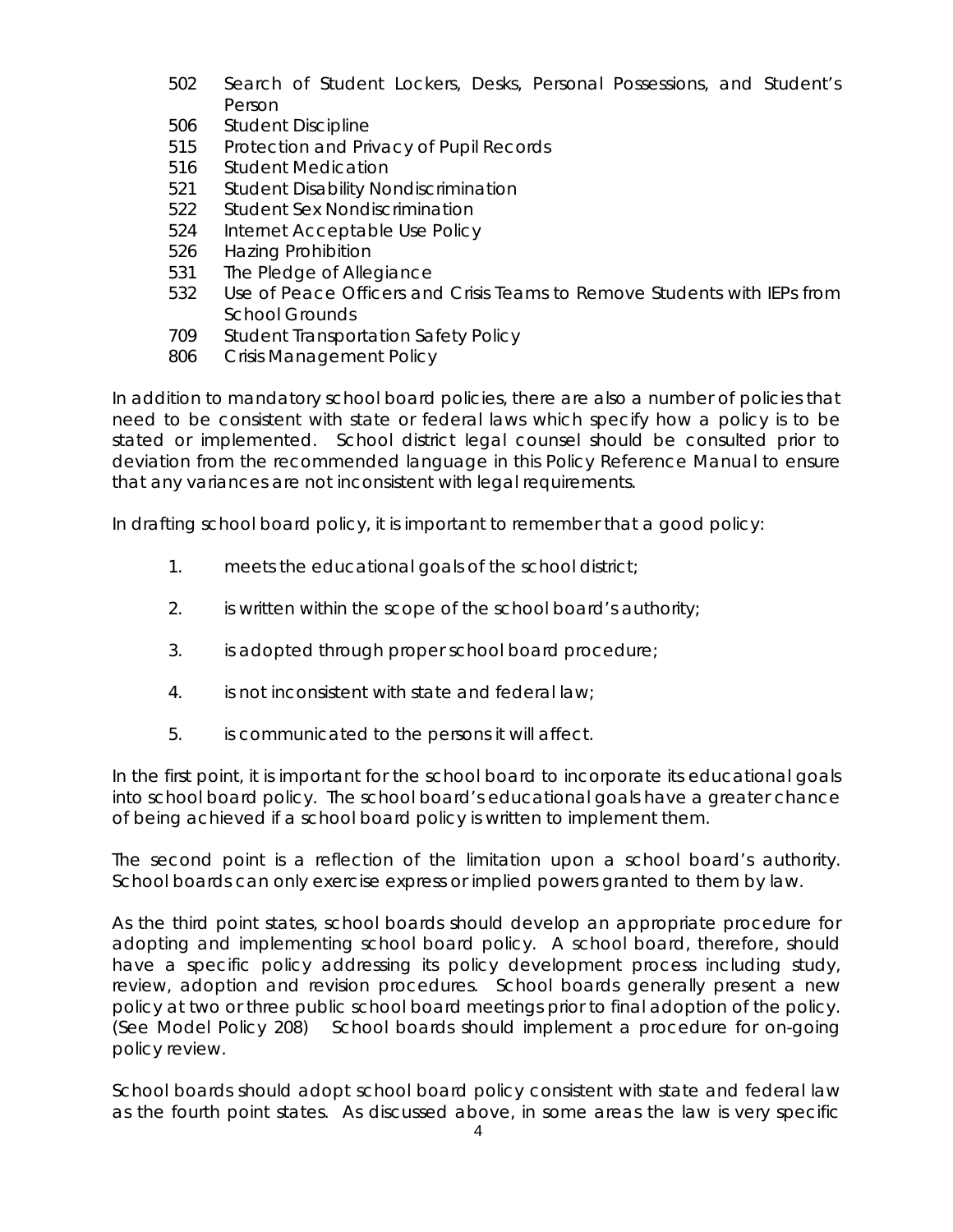about what a school board policy can or cannot do or say. In other areas, the school board has wider discretion in developing the language of a policy. It is important to remember that policy is not developed in a vacuum, and therefore the development process should involve the greater school community. In many cases, participation by legal counsel is desirable to ensure that the product is consistent with federal and state law.

The fifth point is communicating the policy to the persons that it will affect. The school board cannot expect employees, students, parents or others to comply with and support a school board policy if they do not know the policy exists.

## **Tips for Writing School Board Policy**

In conjunction with the five points outlined above, there are a number of more specific tips that are recommended when developing policies utilizing the model policies in this Policy Reference Manual. These include:

- When filling in a blank requiring a name or a position title, use the position title unless the name is required. This will keep the policy current even when there is a turnover in employees.
- Avoid duplication and inconsistencies in school board policies.
- State the adoption, revision and review dates on the top of the first page of each policy. These dates will provide guidance, assistance and historical context.
- When updating policies, remember to update the legal and cross references as well.

# **Using the Policy Reference Manual**

In addition to sample language, editorial notes are included explaining some items. The editorial notes are in italics and the text of the sample policy is in regular print.

Throughout the model policies there are a number of blanks that need to be completed by the school board. There also may be items addressed in the model policies that do not reflect a particular school board's philosophy, beliefs or practices. If so, that school board needs to modify those items to reflect its particular approach. Remember that in certain areas the school board does not have the discretion to change the model policy since the language may be mandatory or required by law.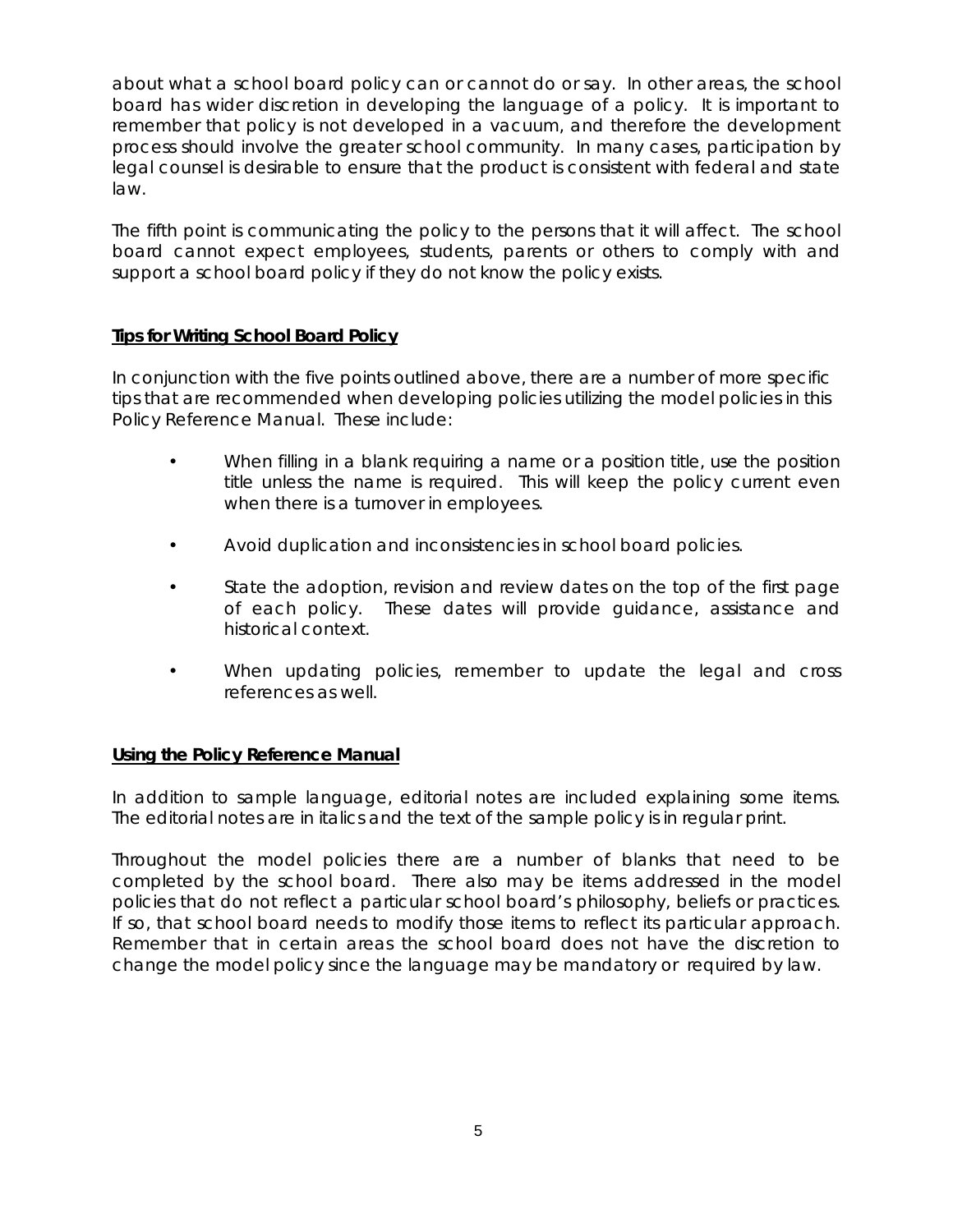## **TIPS FOR USING THE MSBA/MASA POLICY REFERENCE MANUAL**

When utilizing the model policies some further tips suggested are as follows:

- 1. Download the policies from the MSBA website and store them on a hard drive or server.
- 2. Observe the explanation in the notes, when provided, in considering the model policy.
- 3. A number of model policies have been incorporated by reference to eliminate duplication concerning policies addressing licensed employees, non-licensed employees and students. Model policies that affect all groups equally are sometimes combined into a single model policy.
- 4. In this policy reference manual, the index may be different from the one currently used by your school district. The MSBA/MASA Policy Reference Manual uses a numerical numbering system.
- 5. The name of the school district needs to replace the "MSBA/MASA Model" at the top of the first page of each policy.

# **A Guide to Legal References Used**

Minnesota Statutes - law adopted by the Minnesota Legislature

Minnesota Rules - rules adopted by Minnesota state agencies or courts

Op. Att'y Gen. - Minnesota Attorney General opinions

N.W.2d and N.W. - court decisions issued by either the Minnesota Supreme Court, Minnesota Court of Appeals, or other state court decisions from our region.

U.S.C. - United States Code, federal laws passed by Congress

C.F.R. - Code of Federal Regulations, rules adopted by federal agencies

U.S. - United States Supreme Court decisions

Fed.2d and Fed.3d - U.S. Circuit Courts of Appeals decisions

Fed. Supp - U.S. District Court decisions